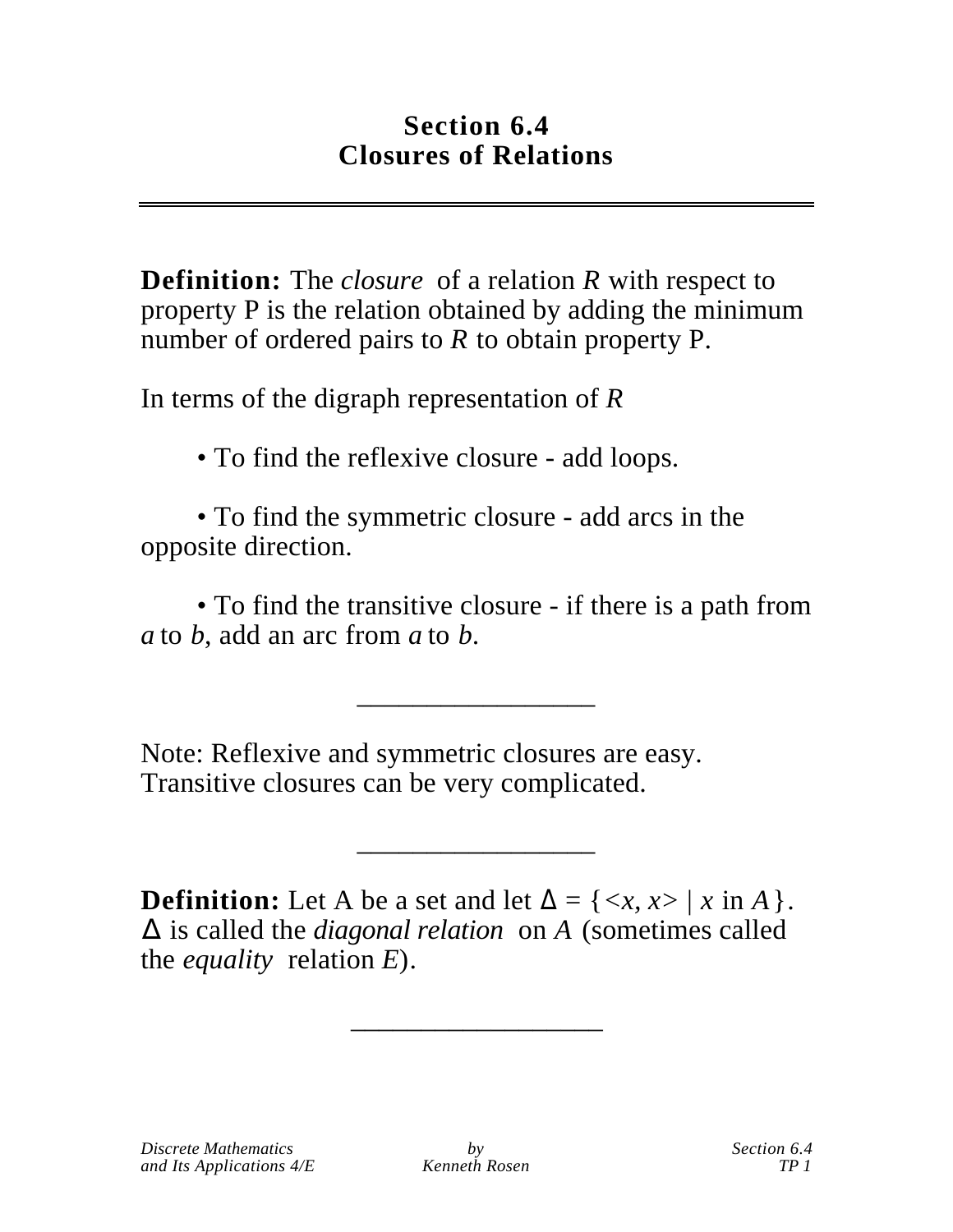Note that *D* is the smallest (has the fewest number of ordered pairs) relation which is reflexive on *A*.

# **Reflexive Closure**

**Theorem:** Let *R* be a relation on A. The *reflexive closure* of  $R$ , denoted  $r(R)$ , is  $R$ 

• Add loops to all vertices on the digraph representation of *R*.

• Put 1's on the diagonal of the connection matrix of *R.*

# *Symmetric Closure*

\_\_\_\_\_\_\_\_\_\_\_\_\_\_\_\_\_\_

**Definition:** Let *R* be a relation on A. Then *R -1* or the *inverse* of *R* is the relation  $R^{-1} = \{ \langle y, x \rangle | \langle x, y \rangle | R \}$ 

Note: to get  $R^{-1}$ 

• reverse all the arcs in the digraph representation of *R*

• take the transpose *M <sup>T</sup>* of the connection matrix *M* of *R*.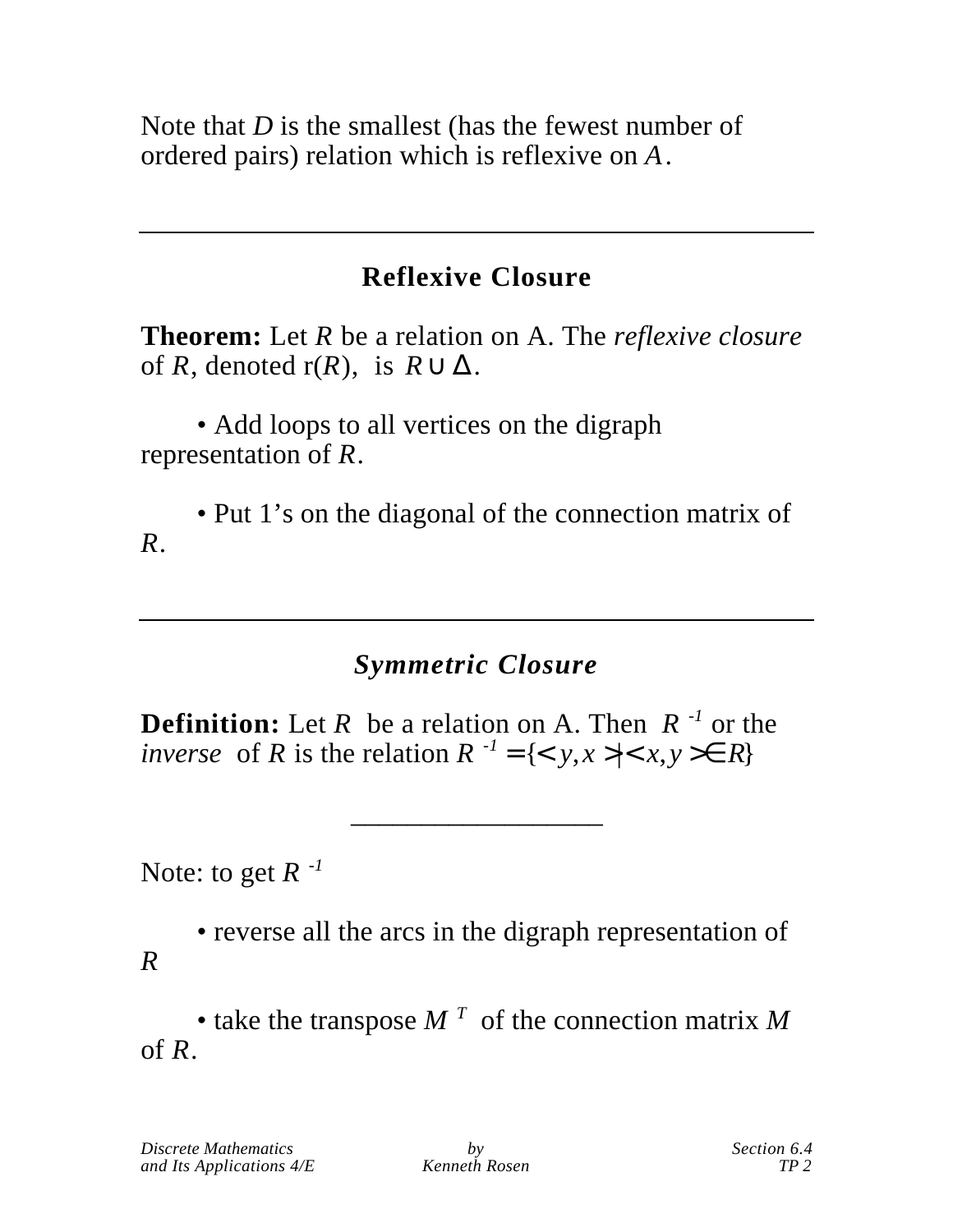Note: This relation is sometimes denoted as  $R<sup>T</sup>$  or  $R<sup>c</sup>$ and called the *converse* of *R*

\_\_\_\_\_\_\_\_\_\_\_\_\_\_\_\_\_\_\_\_\_

The composition of the relation with its inverse does not necessarily produce the diagonal relation (recall that the composition of a bijective function with its inverse is the identity).

\_\_\_\_\_\_\_\_\_\_\_\_\_\_\_\_\_\_\_

\_\_\_\_\_\_\_\_\_\_\_\_\_\_\_\_\_\_\_

**Theorem:** Let *R* be a relation on A. The *symmetric closure* of  $R$ , denoted  $s(R)$ , is the relation  $R$ −1 .

Examples:

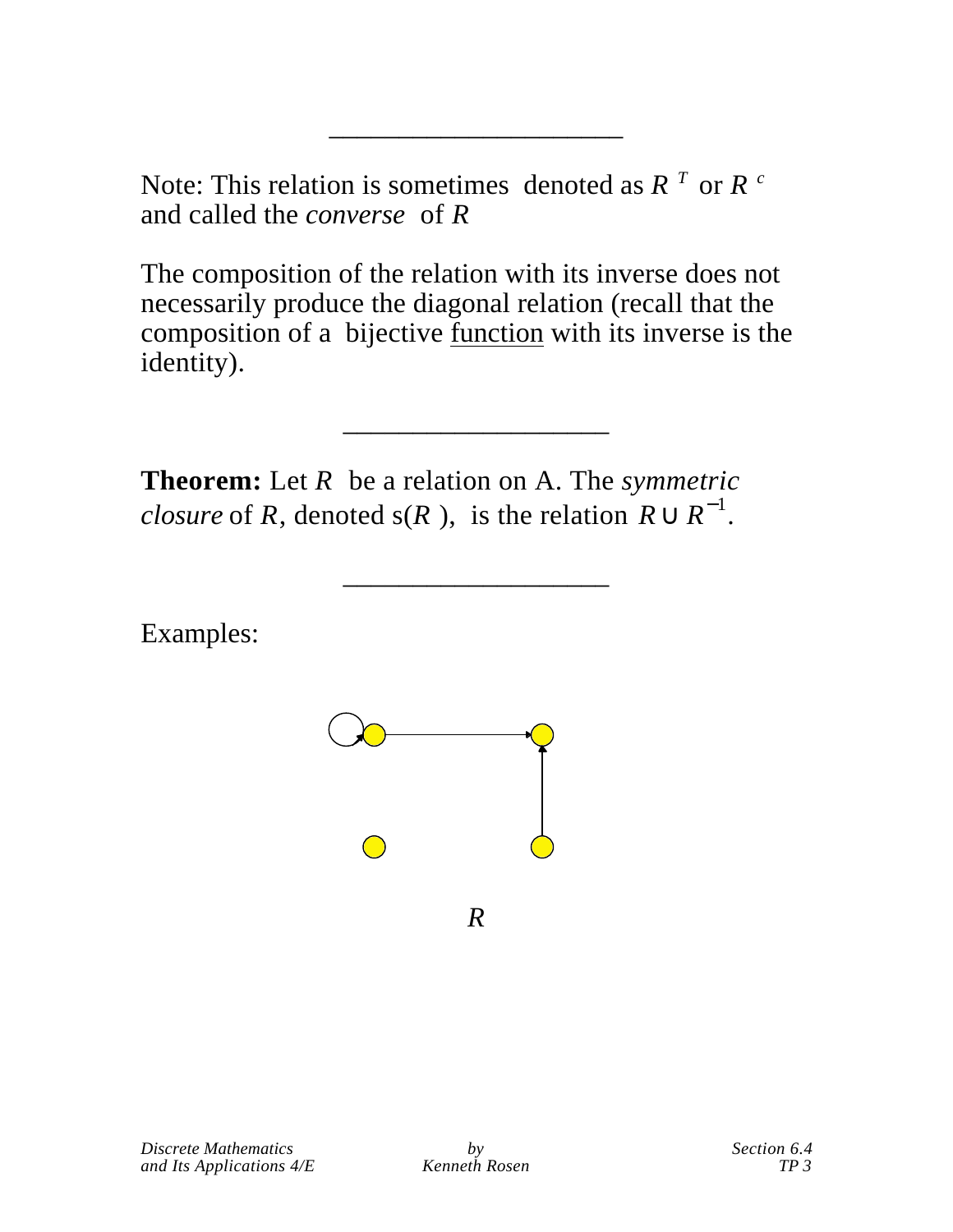

Examples:

- If  $A = Z$ , then  $r() = Z \times Z$
- If  $A = Z^+$ , then  $s(<) = -$ .

What is the (infinite) connection matrix of  $s \leq 2$ ?

• If 
$$
A = Z
$$
, then  $s( ) = ?$ 

\_\_\_\_\_\_\_\_\_\_\_\_\_\_\_\_\_\_\_\_\_\_\_\_\_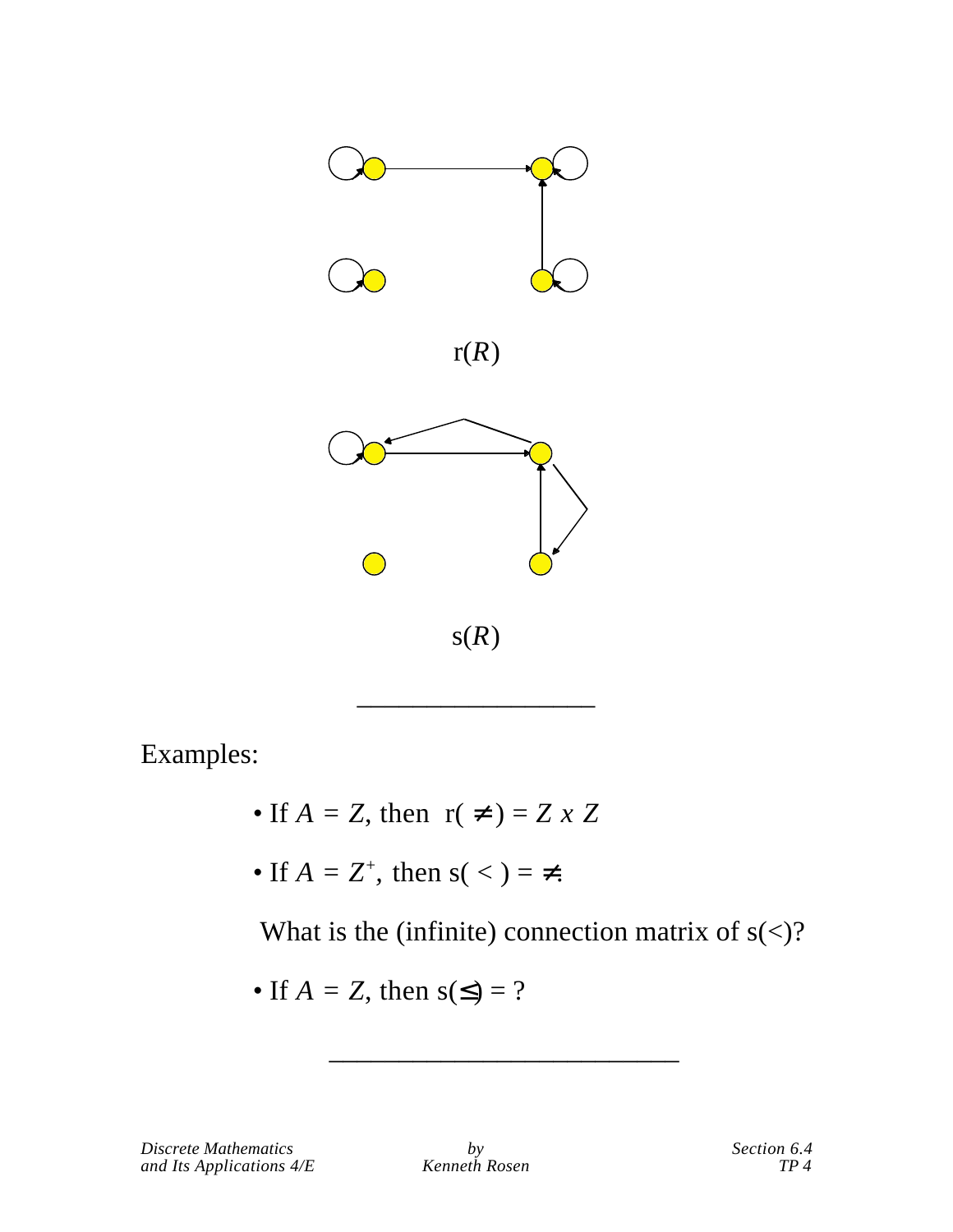**Theorem:** Let  $R_1$  and  $R_2$  be relations from  $A$  to  $B$ . Then

**Theorem:** *R* is symmetric iff  $R = R^{-1}$ 

## **Paths**

\_\_\_\_\_\_\_\_\_\_\_\_\_\_\_\_\_\_\_\_

**Definition:** A *path* of *length n* in a digraph G is a sequence of edges  $\langle x_0, x_1 \rangle \langle x_1, x_2 \rangle \dots \langle x_{n-1}, x_n \rangle$ .

The terminal vertex of the previous arc matches with the initial vertex of the following arc.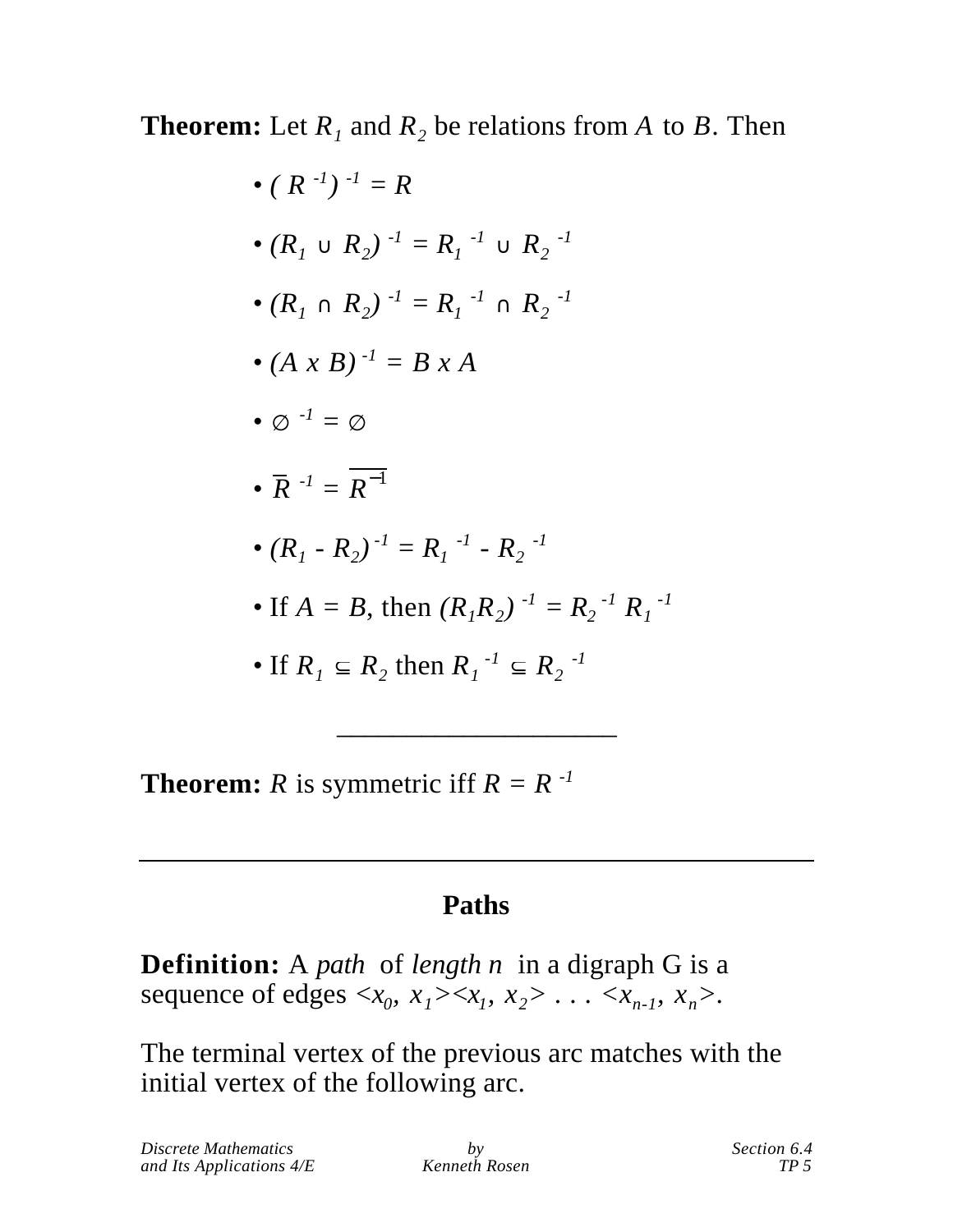If  $x_0 = x_n$  the path is called a *cycle* or *circuit*. Similarly for relations.

\_\_\_\_\_\_\_\_\_\_\_\_\_\_\_\_\_

**Theorem:** Let R be a relation on A. There is a path of length *n* from *a* to *b* iff  $\langle a, b \rangle$   $R^n$ .

Proof: (by induction)

 • *Basis*: An arc from *a* to *b* is a path of length 1 which is in  $R^1 = R$ . Hence the assertion is true for  $n = 1$ .

• *Induction Hypothesis:* Assume the assertion is true for *n*.

Show it must be true for *n+1*.

There is a path of length  $n+1$  from a to b iff there is an x in A such that there is a path of length 1 from *a* to *x* and a path of length *n* from *x* to *b.*

From the Induction Hypothesis,

 $\langle a, x \rangle$  R

and since  $\langle x, b \rangle$  is a path of length n,

$$
\langle x, b \rangle \quad R^n.
$$

If

*Discrete Mathematics by Section 6.4*<br>and Its Applications 4/E *Kenneth Rosen Section 6.4 and Its Applications*  $4/E$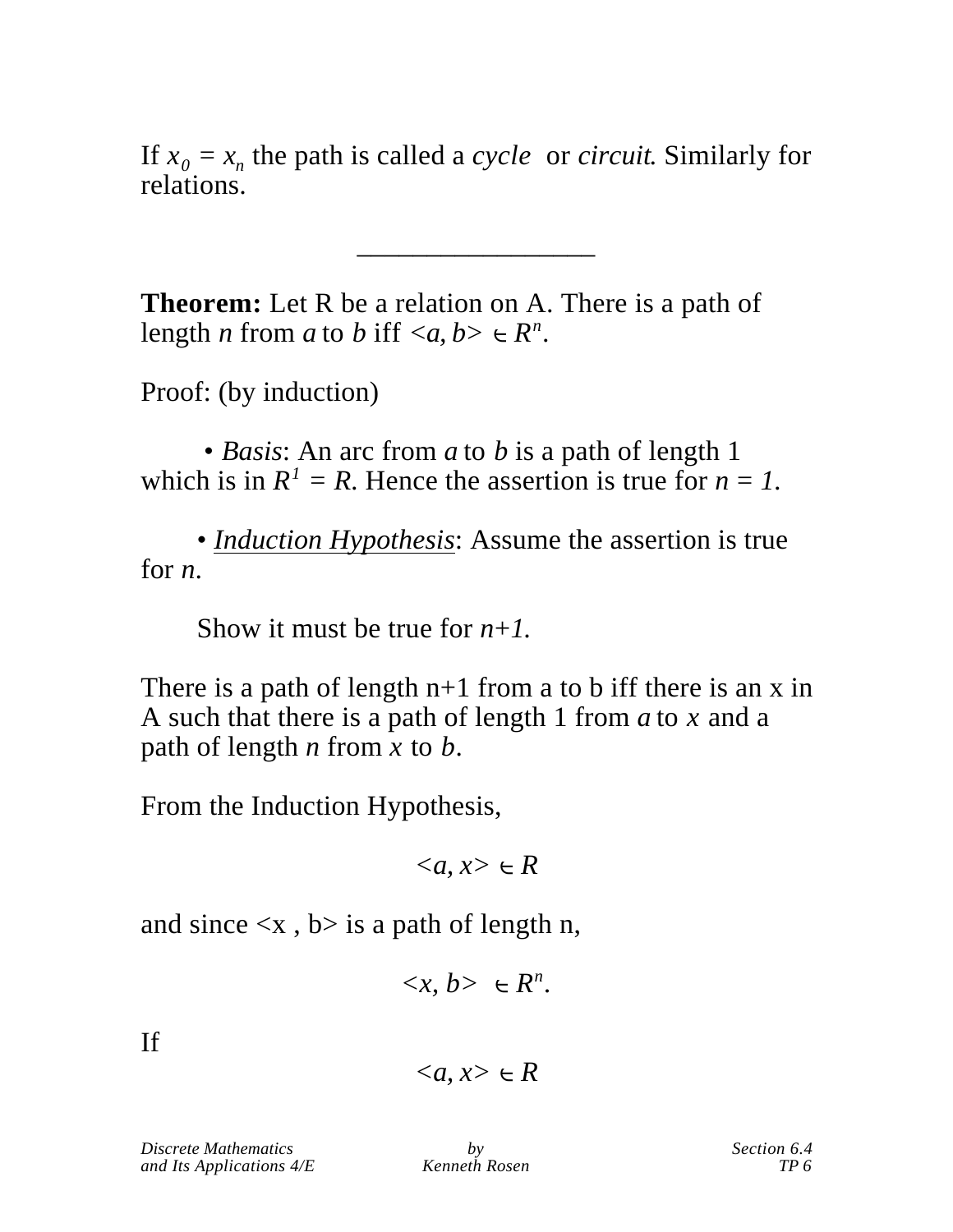and

 $\langle x, b \rangle$   $R^n$ ,

then

$$
\langle a, b \rangle \quad R^n \circ R = R^{n+1}
$$

by the inductive definition of the powers of R.

Q. E. D.

#### **Useful Results for Transitive Closure**

\_\_\_\_\_\_\_\_\_\_\_\_\_\_\_\_\_\_\_\_\_\_

**Theorem:**

|  |  | If $A$ $B$ and $C$ $B$ , then $A$ $C$ $B$ . |  |  |
|--|--|---------------------------------------------|--|--|
|--|--|---------------------------------------------|--|--|

## **Theorem:**

If  $R$  *S* and  $T$  *U* then  $R \circ T$  *S* $\circ U$ .

**Corollary:**

If  $R$  *S* then  $R^n$  *S<sup>n</sup>* 

**Theorem:**

If *R* is transitive then so is  $R^n$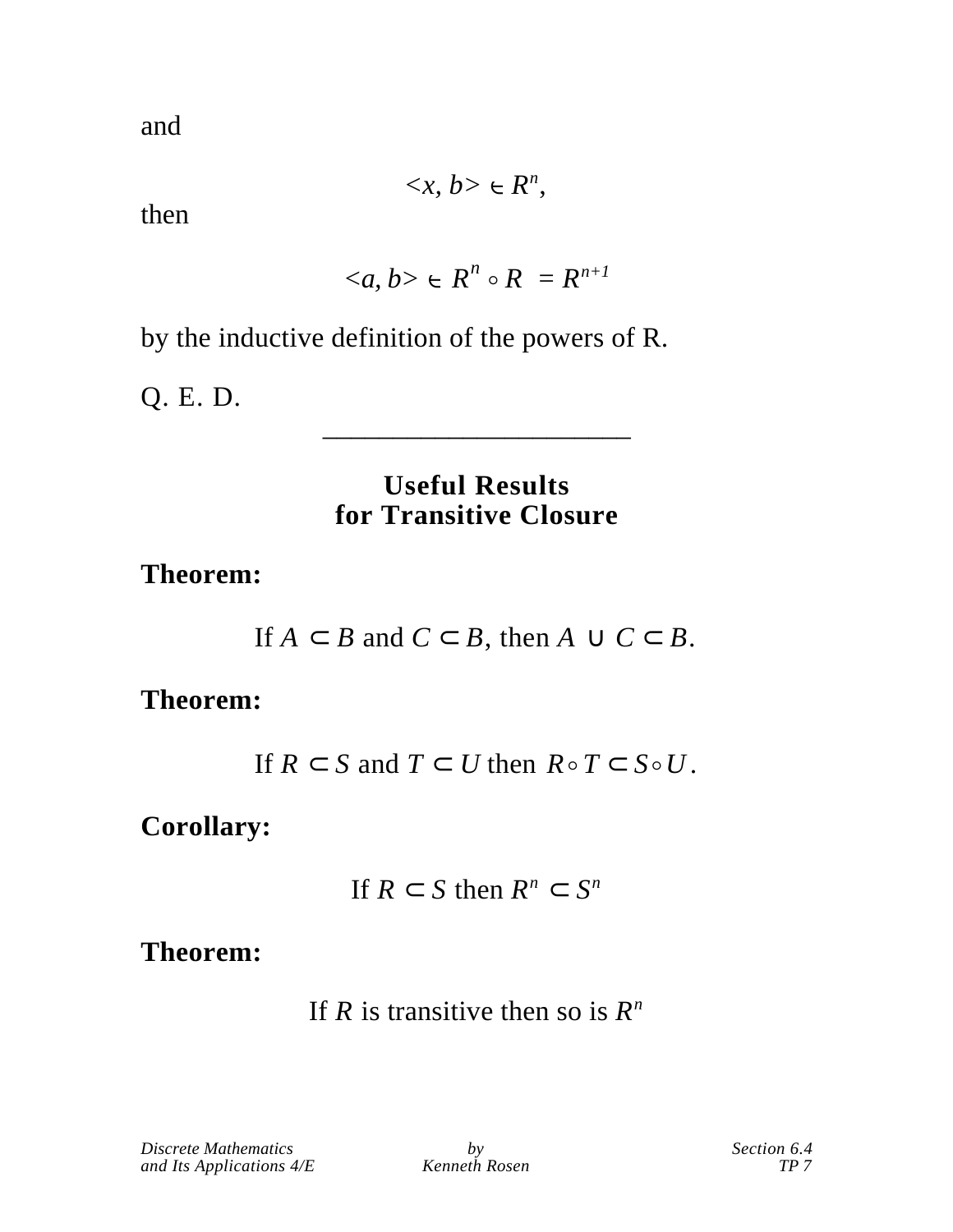Trick proof: Show  $(R^n)^2 = (R^2)^n$   $R^n$ 

**Theorem:** If  $R^k = R^j$  for some  $j > k$ , then  $R^{j+m} = R^n$  for some *n j*.

We don't get any new relations beyond  $R^j$ .

As soon as you get a power of *R* that is the same as one you had before, STOP.

# **Transitive Closure**

 Recall that the transitive closure of a relation *R*, *t(R),* is the smallest transitive relation containing *R*.

Also recall

*R* is transitive iff  $R^n$  is contained in *R* for all *n* 

Hence, if there is a path from *x* to *y* then there must be an arc from *x* to *y*, or  $\langle x, y \rangle$  is in *R*.

Example:

- If  $A = Z$  and  $R = \{ \langle i, i+1 \rangle \}$  then  $t(R) = \langle i, i+1 \rangle$
- Suppose *R*: is the following: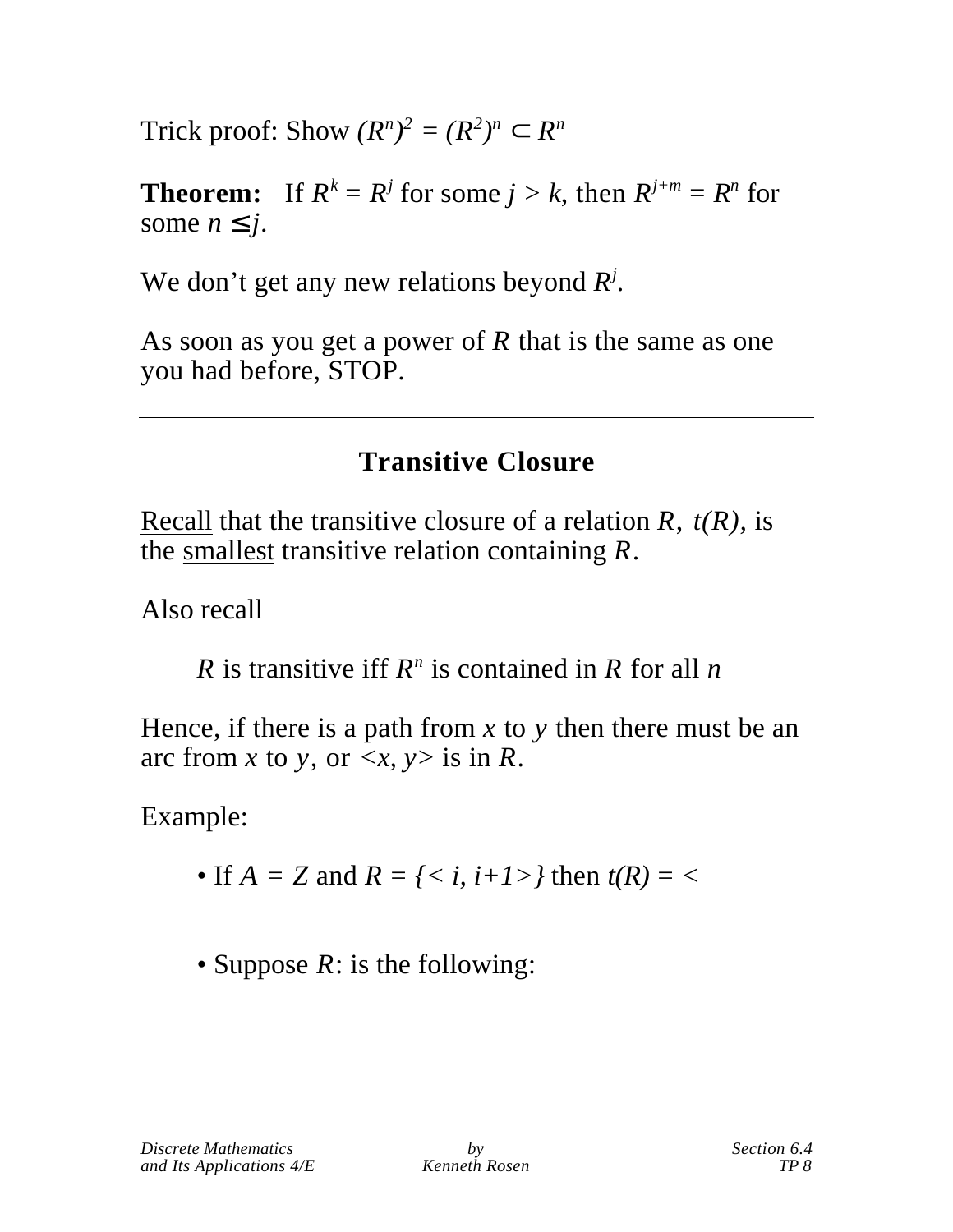

*What is t(R)*?

\_\_\_\_\_\_\_\_\_\_\_\_\_\_\_\_\_\_\_\_\_\_\_

**Definition:** The *connectivity* relation or the *star closure* of the relation  $R$ , denoted  $R^*$ , is the set of ordered pairs  $\langle a, b \rangle$  such that there is a path (in *R*) from *a* to *b*:

$$
R^* = \bigcup_{n=1} R^n
$$

\_\_\_\_\_\_\_\_\_\_\_\_\_\_\_\_\_\_

Examples:

• Let  $A = Z$  and  $R = \{ \langle i, i+1 \rangle \}$ .  $R^* = \langle i, i \rangle$ .

• Let  $A =$  the set of people,  $R = \langle \langle x, y \rangle \rangle$  person *x* is a parent of person *y* }.  $R^* = \overline{?}$ 

\_\_\_\_\_\_\_\_\_\_\_\_\_\_\_\_\_\_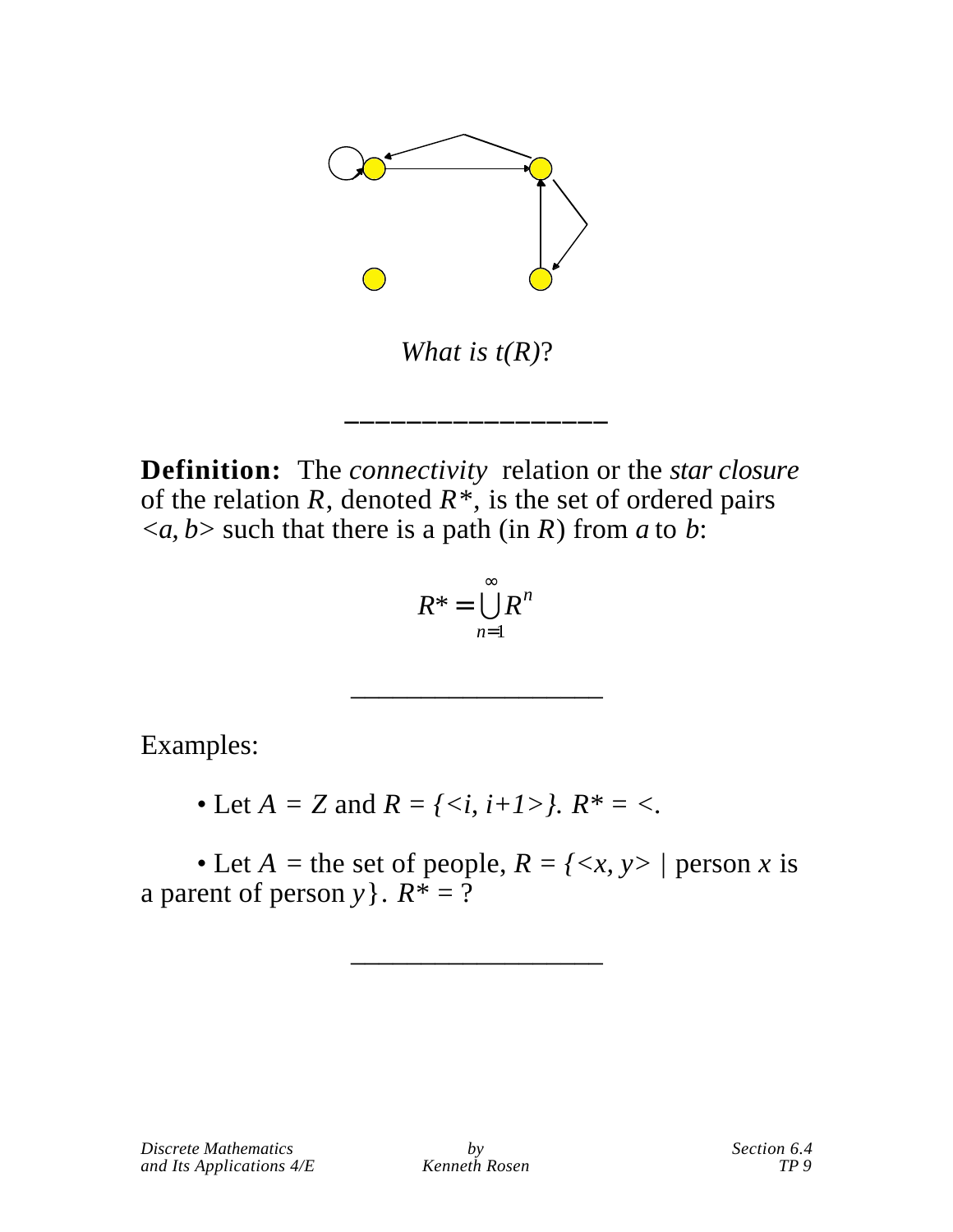**Theorem:**  $t(R) = R^*$ .

Proof:

Note: this is not the same proof as in the text.

We must show that *R\**

1) is a transitive relation

2) contains *R*

3) is the smallest transitive relation which contains *R*

Proof:

Part 2):

Easy from the definition of *R\*.*

Part 1):

Suppose  $\langle x, y \rangle$  and  $\langle y, z \rangle$  are in  $R^*$ .

Show  $\langle x, z \rangle$  is in  $R^*$ .

By definition of  $R^*$ ,  $\langle x, y \rangle$  is in  $R^m$  for some *m* and  $\langle y, z \rangle$  is in  $R^n$  for some *n*.

Then  $\langle x, z \rangle$  is in  $R^n R^m = R^{m+n}$  which is contained in  $R^*$ . Hence,  $R^*$  must be transitive.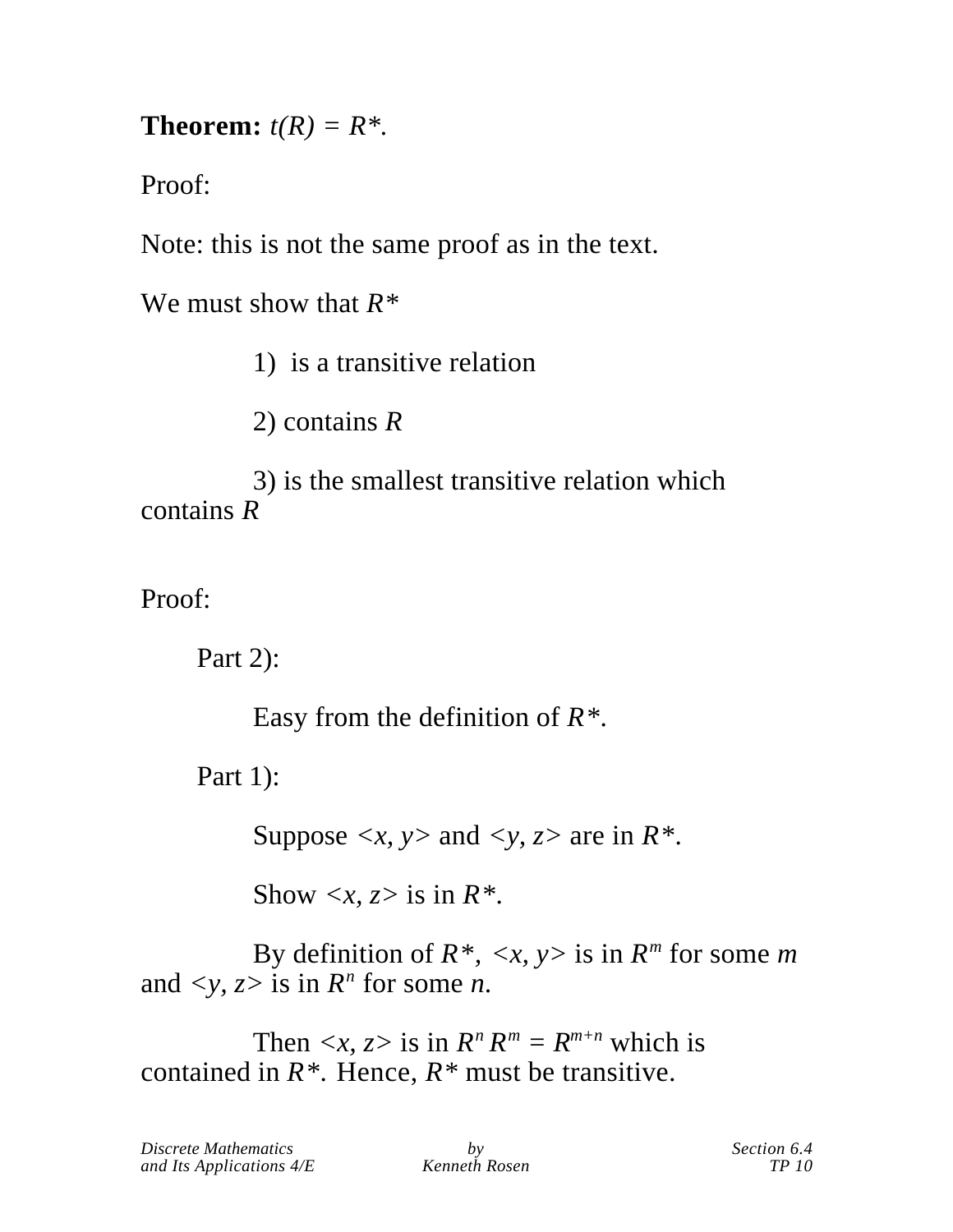Part 3):

Now suppose *S* is any transitive relation that contains *R*.

We must show *S* contains *R\** to show *R\** is the smallest such relation.

*R*  $S$  so  $R^2$   $S^2$   $S$  since *S* is transitive

Therefore  $R^n$  *S<sup>n</sup> S* for all *n*. (why?)

Hence *S* must contain *R\** since it must also contain the union of all the powers of *R*.

Q. E. D.

In fact, we need only consider paths of length n or less.

\_\_\_\_\_\_\_\_\_\_\_\_\_\_\_\_

\_\_\_\_\_\_\_\_\_\_\_\_\_\_\_\_\_

**Theorem:** If  $|A| = n$ , then any path of length  $> n$  must contain a cycle.

Proof:

If we write down a list of more than n vertices representing a path in *R*, some vertex must appear at least twice in the list (by the Pigeon Hole Principle).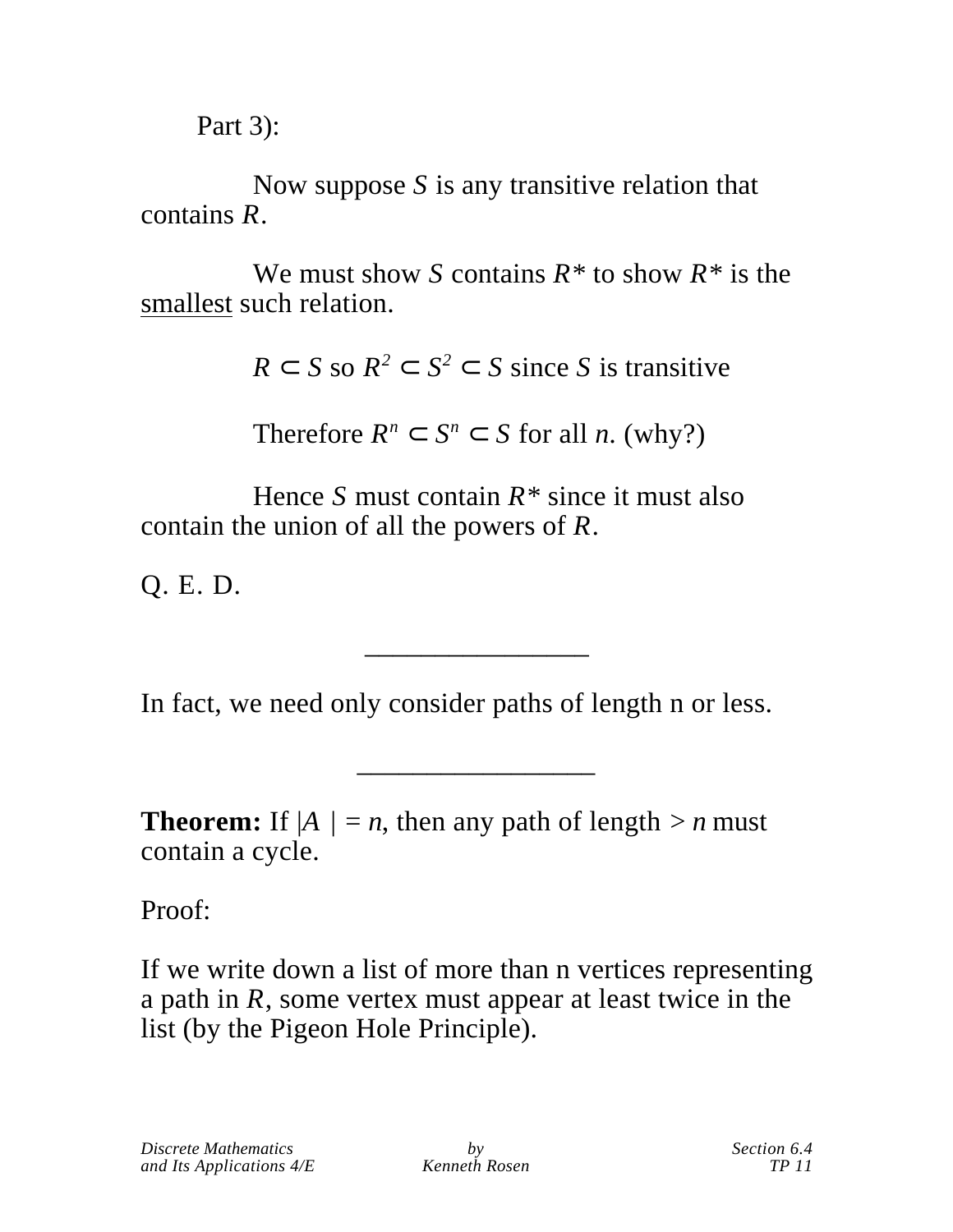Thus  $R^k$  for  $k > n$  doesn't contain any arcs that don't already appear in the first n powers of *R*.

**Corollary:** If  $|A| = n$ , then  $t(R) = R^* = R$   $R^2$   $\ldots$ R n

\_\_\_\_\_\_\_\_\_\_\_\_\_\_\_\_\_\_\_

**Corollary:** We can find the connection matrix of t(R) by computing the join of the first n powers of the connection matrix of R.

\_\_\_\_\_\_\_\_\_\_\_\_\_\_\_\_\_\_\_

Powerful Algorithm!

Example:



Do the following in class:

R2:

R3:

*Discrete Mathematics by Section 6.4*<br>and Its Applications  $4/E$  *Kenneth Rosen Section 6.4 and Its Applications*  $4/E$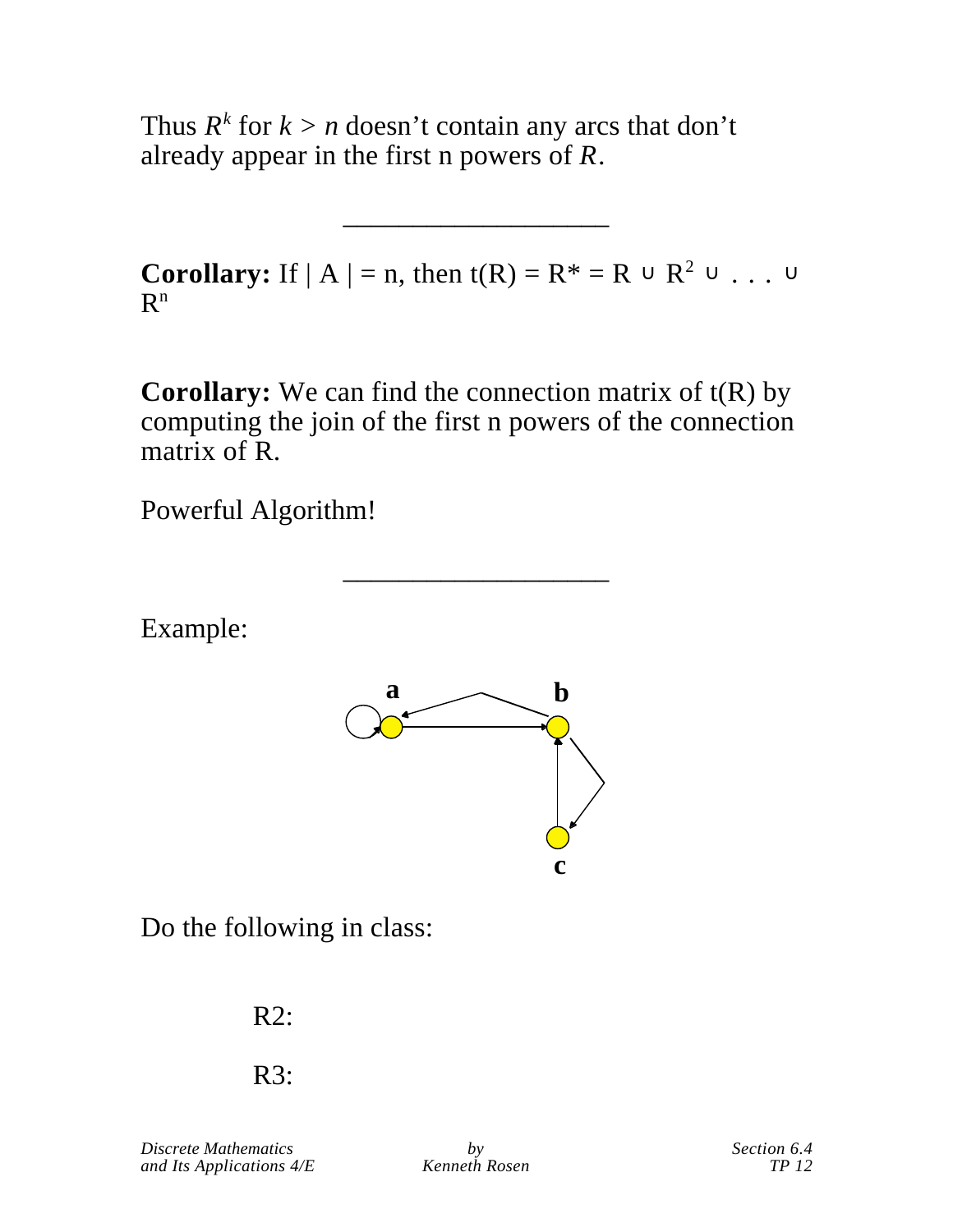R4: R5: • • •  $t(R) = R^*$ : \_\_\_\_\_\_\_\_\_\_\_\_\_\_\_\_\_\_\_\_\_\_

So that you don't get bored, here are some problems to discuss on your next blind date:

- 1) Do the closure operations commute?
	- Does  $st(R) = ts(R)$ ?
	- Does  $rt(R) = tr(R)$ ?
	- Does  $rs(R) = sr(R)$ ?
- 2) Do the closure operations distribute
	- Over the set operations?
	- Over inverse?
	- Over complement?
	- Over set inclusion?

\_\_\_\_\_\_\_\_\_\_\_\_\_\_\_\_\_